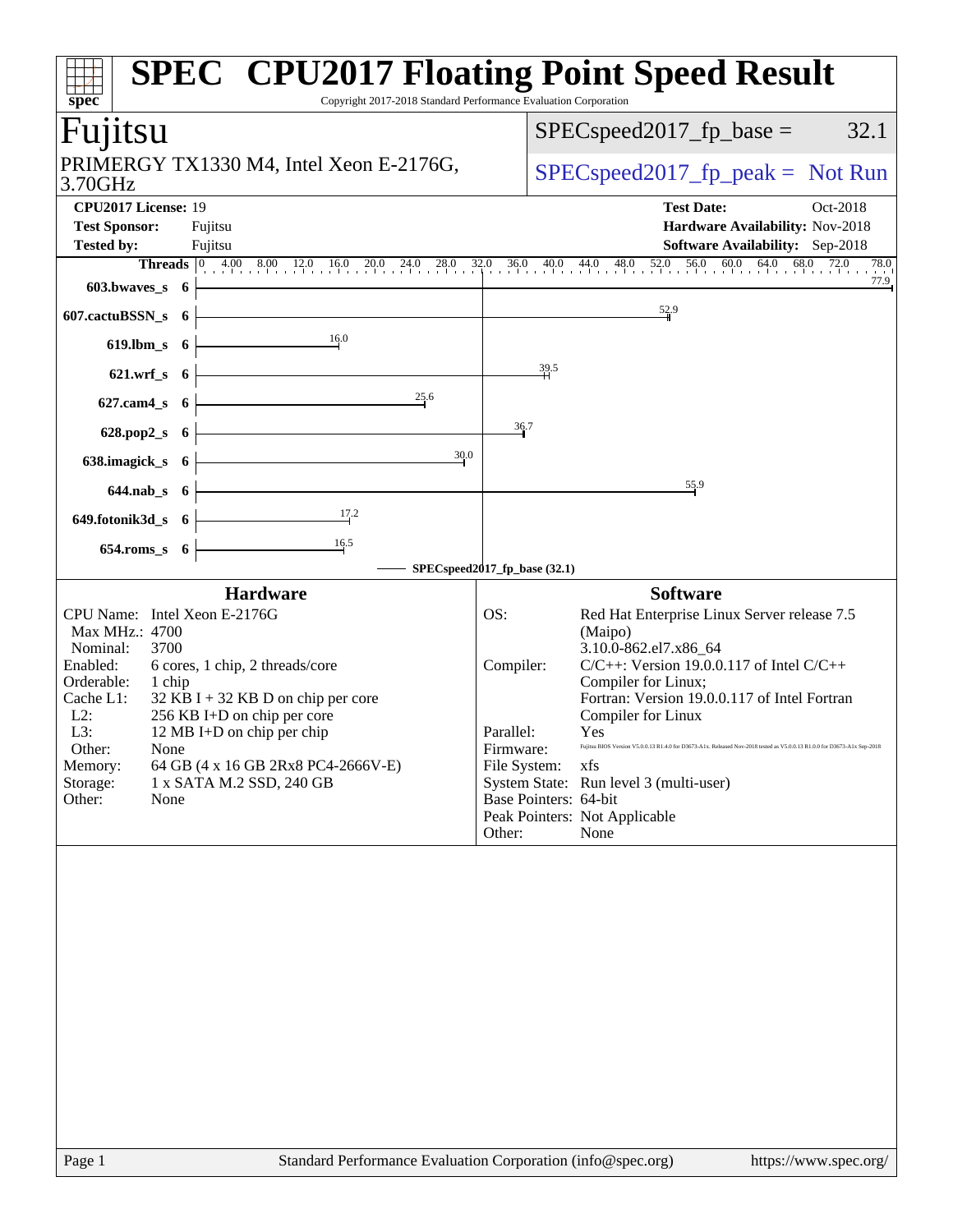Copyright 2017-2018 Standard Performance Evaluation Corporation

### Fujitsu

**[spec](http://www.spec.org/)**

#### 3.70GHz PRIMERGY TX1330 M4, Intel Xeon E-2176G,  $\vert$  [SPECspeed2017\\_fp\\_peak =](http://www.spec.org/auto/cpu2017/Docs/result-fields.html#SPECspeed2017fppeak) Not Run

 $SPEC speed2017_fp\_base = 32.1$ 

**[CPU2017 License:](http://www.spec.org/auto/cpu2017/Docs/result-fields.html#CPU2017License)** 19 **[Test Date:](http://www.spec.org/auto/cpu2017/Docs/result-fields.html#TestDate)** Oct-2018 **[Test Sponsor:](http://www.spec.org/auto/cpu2017/Docs/result-fields.html#TestSponsor)** Fujitsu **[Hardware Availability:](http://www.spec.org/auto/cpu2017/Docs/result-fields.html#HardwareAvailability)** Nov-2018 **[Tested by:](http://www.spec.org/auto/cpu2017/Docs/result-fields.html#Testedby)** Fujitsu **[Software Availability:](http://www.spec.org/auto/cpu2017/Docs/result-fields.html#SoftwareAvailability)** Sep-2018

### **[Results Table](http://www.spec.org/auto/cpu2017/Docs/result-fields.html#ResultsTable)**

|                            |                |                | <b>Base</b>    |                |              |                |             | <b>Peak</b>    |                |              |                |              |                |              |
|----------------------------|----------------|----------------|----------------|----------------|--------------|----------------|-------------|----------------|----------------|--------------|----------------|--------------|----------------|--------------|
| <b>Benchmark</b>           | <b>Threads</b> | <b>Seconds</b> | Ratio          | <b>Seconds</b> | <b>Ratio</b> | <b>Seconds</b> | Ratio       | <b>Threads</b> | <b>Seconds</b> | <b>Ratio</b> | <b>Seconds</b> | <b>Ratio</b> | <b>Seconds</b> | <b>Ratio</b> |
| 603.bwayes_s               | 6              | 757            | 77.9           | 757            | 77.9         | 758            | 77.8        |                |                |              |                |              |                |              |
| 607.cactuBSSN s            | 6              | 314            | 53.0           | 315            | 52.9         | 316            | 52.8        |                |                |              |                |              |                |              |
| $619.$ lbm_s               | 6              | 328            | 16.0           | 328            | 16.0         | 328            | <b>16.0</b> |                |                |              |                |              |                |              |
| $621$ .wrf s               | 6              | 335            | 39.5           | 339            | 39.0         | 335            | 39.5        |                |                |              |                |              |                |              |
| $627$ .cam4 s              | 6              | <u>346</u>     | 25.6           | 346            | 25.6         | 347            | 25.6        |                |                |              |                |              |                |              |
| $628.pop2_s$               | 6              | 325            | 36.5           | 323            | 36.8         | 324            | 36.7        |                |                |              |                |              |                |              |
| 638.imagick_s              | 6              | 481            | 30.0           | 480            | 30.0         | 481            | 30.0        |                |                |              |                |              |                |              |
| $644$ .nab s               | 6              | 313            | 55.8           | 313            | 55.9         | 313            | 55.9        |                |                |              |                |              |                |              |
| 649.fotonik3d s            | 6              | 531            | 17.2           | 532            | 17.1         | 531            | 17.2        |                |                |              |                |              |                |              |
| $654$ .roms s              | 6              | 953            | 16.5           | 952            | 16.5         | 951            | 16.6        |                |                |              |                |              |                |              |
| $SPECspeed2017_fp\_base =$ |                |                | 32.1           |                |              |                |             |                |                |              |                |              |                |              |
| $SPECspeed2017$ fp peak =  |                |                | <b>Not Run</b> |                |              |                |             |                |                |              |                |              |                |              |

Results appear in the [order in which they were run.](http://www.spec.org/auto/cpu2017/Docs/result-fields.html#RunOrder) Bold underlined text [indicates a median measurement.](http://www.spec.org/auto/cpu2017/Docs/result-fields.html#Median)

### **[Submit Notes](http://www.spec.org/auto/cpu2017/Docs/result-fields.html#SubmitNotes)**

 The taskset mechanism was used to bind copies to processors. The config file option 'submit' was used to generate taskset commands to bind each copy to a specific processor. For details, please see the config file.

### **[Operating System Notes](http://www.spec.org/auto/cpu2017/Docs/result-fields.html#OperatingSystemNotes)**

Stack size set to unlimited using "ulimit -s unlimited"

### **[General Notes](http://www.spec.org/auto/cpu2017/Docs/result-fields.html#GeneralNotes)**

Environment variables set by runcpu before the start of the run: KMP AFFINITY = "granularity=fine, compact,  $1,0$ " OMP\_STACKSIZE = "192M" LD\_LIBRARY\_PATH = "/home/Benchmark/speccpu2017-ic19/ic19.0-lib/intel64"

 Binaries compiled on a system with 1x Intel Xeon E-2186G CPU + 64GB RAM memory using Red Hat Enterprise Linux Server release 7.5 Transparent Huge Pages enabled by default Prior to runcpu invocation Filesystem page cache synced and cleared with: sync; echo 3 > /proc/sys/vm/drop\_caches

Yes: The test sponsor attests, as of date of publication, that CVE-2017-5754 (Meltdown) is mitigated in the system as tested and documented. Yes: The test sponsor attests, as of date of publication, that CVE-2017-5753 (Spectre variant 1) is mitigated in the system as tested and documented.

**(Continued on next page)**

| Page 2 | Standard Performance Evaluation Corporation (info@spec.org) | https://www.spec.org/ |
|--------|-------------------------------------------------------------|-----------------------|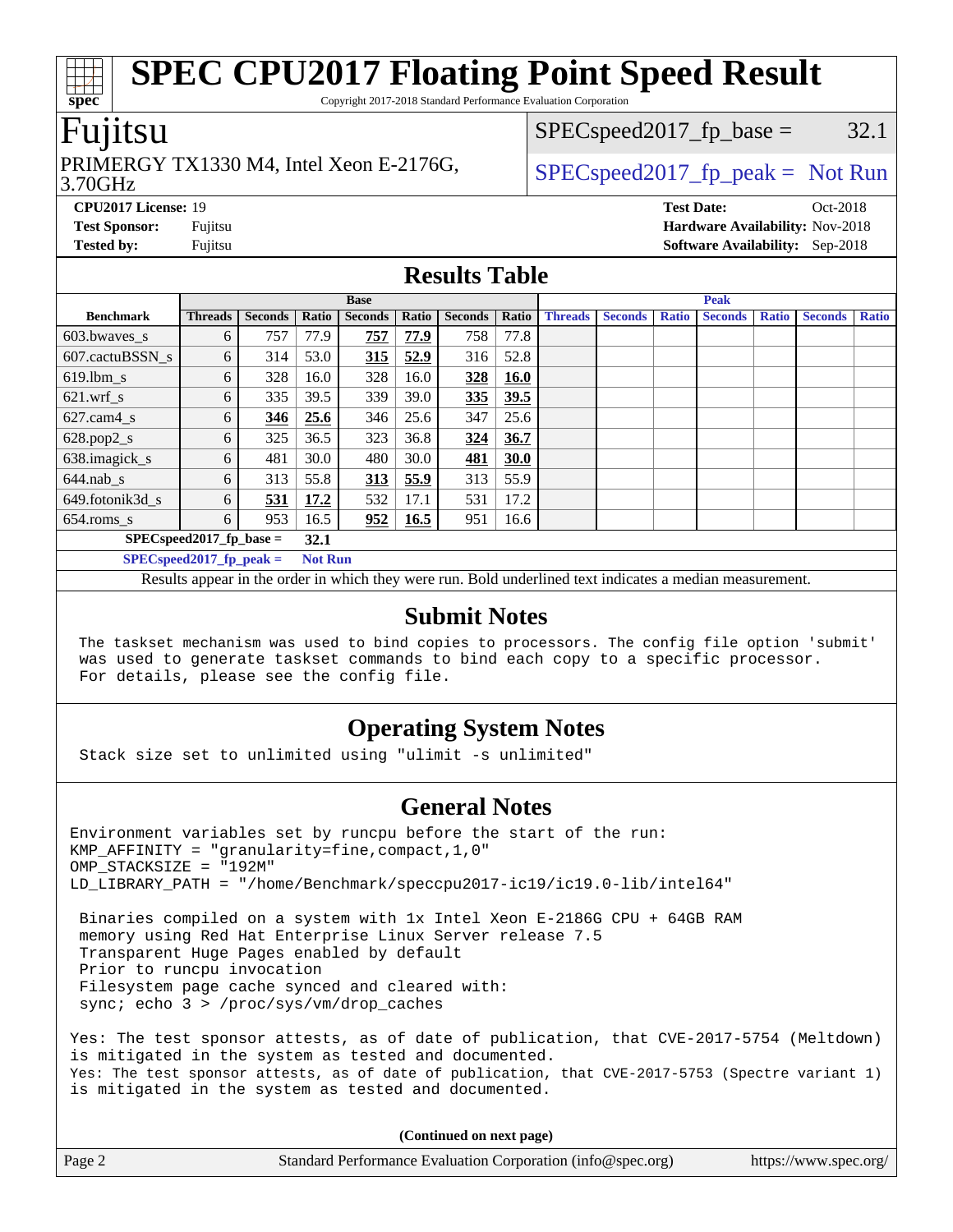Copyright 2017-2018 Standard Performance Evaluation Corporation

## Fujitsu

**[spec](http://www.spec.org/)**

3.70GHz PRIMERGY TX1330 M4, Intel Xeon E-2176G,  $SPEC speed2017_fp_peak = Not Run$ 

 $SPECspeed2017_fp\_base = 32.1$ 

**[Tested by:](http://www.spec.org/auto/cpu2017/Docs/result-fields.html#Testedby)** Fujitsu **[Software Availability:](http://www.spec.org/auto/cpu2017/Docs/result-fields.html#SoftwareAvailability)** Sep-2018

**[CPU2017 License:](http://www.spec.org/auto/cpu2017/Docs/result-fields.html#CPU2017License)** 19 **[Test Date:](http://www.spec.org/auto/cpu2017/Docs/result-fields.html#TestDate)** Oct-2018 **[Test Sponsor:](http://www.spec.org/auto/cpu2017/Docs/result-fields.html#TestSponsor)** Fujitsu **[Hardware Availability:](http://www.spec.org/auto/cpu2017/Docs/result-fields.html#HardwareAvailability)** Nov-2018

### **[General Notes \(Continued\)](http://www.spec.org/auto/cpu2017/Docs/result-fields.html#GeneralNotes)**

Yes: The test sponsor attests, as of date of publication, that CVE-2017-5715 (Spectre variant 2) is mitigated in the system as tested and documented.

### **[Platform Notes](http://www.spec.org/auto/cpu2017/Docs/result-fields.html#PlatformNotes)**

| Page 3 |                                                                                                                                                             | Standard Performance Evaluation Corporation (info@spec.org) | https://www.spec.org/ |  |  |  |  |
|--------|-------------------------------------------------------------------------------------------------------------------------------------------------------------|-------------------------------------------------------------|-----------------------|--|--|--|--|
|        |                                                                                                                                                             | (Continued on next page)                                    |                       |  |  |  |  |
|        | L1d cache:                                                                                                                                                  | 32K                                                         |                       |  |  |  |  |
|        | Virtualization:                                                                                                                                             | $VT - x$                                                    |                       |  |  |  |  |
|        | BogoMIPS:                                                                                                                                                   | 800.0000<br>7392.00                                         |                       |  |  |  |  |
|        | $CPU$ max $MHz$ :<br>CPU min MHz:                                                                                                                           | 4700.0000                                                   |                       |  |  |  |  |
|        | CPU MHz:                                                                                                                                                    | 4512.536                                                    |                       |  |  |  |  |
|        | Stepping:                                                                                                                                                   | 10                                                          |                       |  |  |  |  |
|        | Model name:                                                                                                                                                 | $Intel(R) Xeon(R) E-2176G CPU @ 3.70GHz$                    |                       |  |  |  |  |
|        | Model:                                                                                                                                                      | 158                                                         |                       |  |  |  |  |
|        | CPU family:                                                                                                                                                 | 6                                                           |                       |  |  |  |  |
|        | Vendor ID:                                                                                                                                                  | GenuineIntel                                                |                       |  |  |  |  |
|        | NUMA $node(s)$ :                                                                                                                                            | $\mathbf{1}$                                                |                       |  |  |  |  |
|        | Socket(s):                                                                                                                                                  | $\mathbf{1}$                                                |                       |  |  |  |  |
|        | $Core(s)$ per socket:                                                                                                                                       | 6                                                           |                       |  |  |  |  |
|        | Thread( $s$ ) per core:                                                                                                                                     | 2                                                           |                       |  |  |  |  |
|        | $On$ -line CPU $(s)$ list:                                                                                                                                  | $0 - 11$                                                    |                       |  |  |  |  |
|        | CPU(s):                                                                                                                                                     | 12                                                          |                       |  |  |  |  |
|        | Byte Order:                                                                                                                                                 | Little Endian                                               |                       |  |  |  |  |
|        | $CPU$ op-mode( $s$ ):                                                                                                                                       | $32$ -bit, $64$ -bit                                        |                       |  |  |  |  |
|        | From 1scpu:<br>Architecture:                                                                                                                                | x86 64                                                      |                       |  |  |  |  |
|        |                                                                                                                                                             |                                                             |                       |  |  |  |  |
|        | physical 0: cores 0 1 2 3 4 5                                                                                                                               |                                                             |                       |  |  |  |  |
|        | siblings : 12                                                                                                                                               |                                                             |                       |  |  |  |  |
|        | cpu cores $: 6$                                                                                                                                             |                                                             |                       |  |  |  |  |
|        | cores, siblings (Caution: counting these is hw and system dependent. The following<br>excerpts from /proc/cpuinfo might not be reliable. Use with caution.) |                                                             |                       |  |  |  |  |
|        | 12 "processors"                                                                                                                                             |                                                             |                       |  |  |  |  |
|        | "physical id"s (chips)<br>1                                                                                                                                 |                                                             |                       |  |  |  |  |
|        | model name: Intel(R) Xeon(R) E-2176G CPU @ 3.70GHz                                                                                                          |                                                             |                       |  |  |  |  |
|        | From /proc/cpuinfo                                                                                                                                          |                                                             |                       |  |  |  |  |
|        |                                                                                                                                                             |                                                             |                       |  |  |  |  |
|        | For more information on this section, see<br>https://www.spec.org/cpu2017/Docs/config.html#sysinfo                                                          |                                                             |                       |  |  |  |  |
|        | SUT (System Under Test) info as seen by some common utilities.                                                                                              |                                                             |                       |  |  |  |  |
|        |                                                                                                                                                             |                                                             |                       |  |  |  |  |
|        | running on localhost.localdomain Mon Oct 29 13:59:21 2018                                                                                                   |                                                             |                       |  |  |  |  |
|        | Rev: r5797 of 2017-06-14 96c45e4568ad54c135fd618bcc091c0f                                                                                                   |                                                             |                       |  |  |  |  |
|        | Sysinfo program /home/Benchmark/speccpu2017-ic19/bin/sysinfo                                                                                                |                                                             |                       |  |  |  |  |
|        | BIOS configuration:<br>Energy Efficient Turbo = Disabled                                                                                                    |                                                             |                       |  |  |  |  |
|        |                                                                                                                                                             |                                                             |                       |  |  |  |  |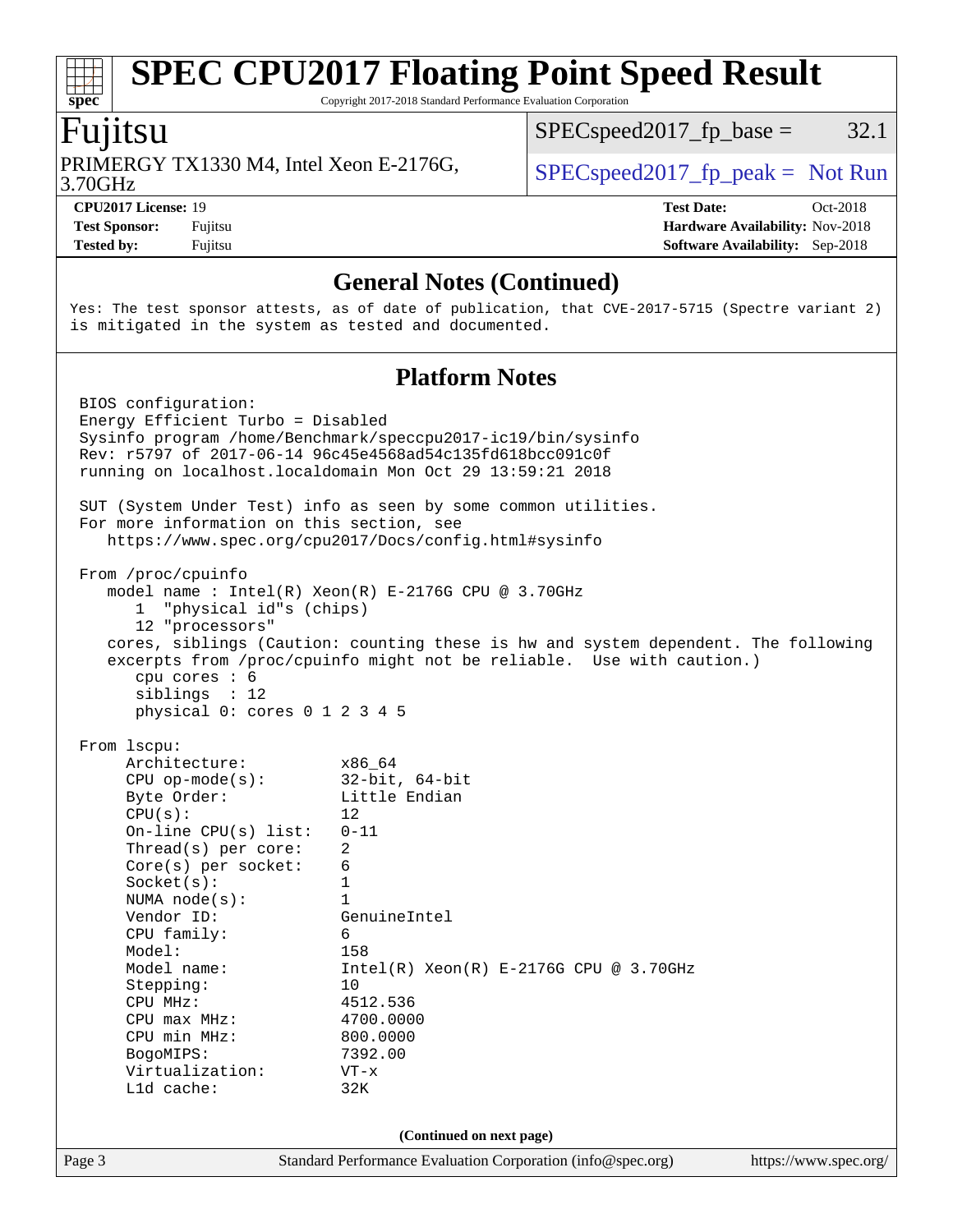Copyright 2017-2018 Standard Performance Evaluation Corporation

### Fujitsu

**[spec](http://www.spec.org/)**

3.70GHz PRIMERGY TX1330 M4, Intel Xeon E-2176G,  $\vert$  [SPECspeed2017\\_fp\\_peak =](http://www.spec.org/auto/cpu2017/Docs/result-fields.html#SPECspeed2017fppeak) Not Run

 $SPEC speed2017_fp\_base = 32.1$ 

**[CPU2017 License:](http://www.spec.org/auto/cpu2017/Docs/result-fields.html#CPU2017License)** 19 **[Test Date:](http://www.spec.org/auto/cpu2017/Docs/result-fields.html#TestDate)** Oct-2018 **[Test Sponsor:](http://www.spec.org/auto/cpu2017/Docs/result-fields.html#TestSponsor)** Fujitsu **[Hardware Availability:](http://www.spec.org/auto/cpu2017/Docs/result-fields.html#HardwareAvailability)** Nov-2018 **[Tested by:](http://www.spec.org/auto/cpu2017/Docs/result-fields.html#Testedby)** Fujitsu **[Software Availability:](http://www.spec.org/auto/cpu2017/Docs/result-fields.html#SoftwareAvailability)** Sep-2018

### **[Platform Notes \(Continued\)](http://www.spec.org/auto/cpu2017/Docs/result-fields.html#PlatformNotes)**

L1i cache: 32K L2 cache: 256K L3 cache: 12288K NUMA node0 CPU(s): 0-11 Flags: fpu vme de pse tsc msr pae mce cx8 apic sep mtrr pge mca cmov pat pse36 clflush dts acpi mmx fxsr sse sse2 ss ht tm pbe syscall nx pdpe1gb rdtscp lm constant\_tsc art arch\_perfmon pebs bts rep\_good nopl xtopology nonstop\_tsc aperfmperf eagerfpu pni pclmulqdq dtes64 monitor ds\_cpl vmx smx est tm2 ssse3 sdbg fma cx16 xtpr pdcm pcid sse4\_1 sse4\_2 x2apic movbe popcnt tsc\_deadline\_timer aes xsave avx f16c rdrand lahf\_lm abm 3dnowprefetch epb intel\_pt tpr\_shadow vnmi flexpriority ept vpid fsgsbase tsc\_adjust bmi1 hle avx2 smep bmi2 erms invpcid rtm mpx rdseed adx smap clflushopt xsaveopt xsavec xgetbv1 ibpb ibrs stibp dtherm ida arat pln pts hwp hwp\_notify hwp\_act\_window hwp\_epp spec\_ctrl intel\_stibp /proc/cpuinfo cache data cache size : 12288 KB From numactl --hardware WARNING: a numactl 'node' might or might not correspond to a physical chip. available: 1 nodes (0) node 0 cpus: 0 1 2 3 4 5 6 7 8 9 10 11 node 0 size: 65277 MB node 0 free: 63178 MB node distances: node 0 0: 10 From /proc/meminfo MemTotal: 65543968 kB HugePages\_Total: 0 Hugepagesize: 2048 kB From /etc/\*release\* /etc/\*version\* os-release: NAME="Red Hat Enterprise Linux Server" VERSION="7.5 (Maipo)" ID="rhel" ID\_LIKE="fedora" VARIANT="Server" VARIANT\_ID="server" VERSION\_ID="7.5" PRETTY\_NAME="Red Hat Enterprise Linux Server 7.5 (Maipo)" redhat-release: Red Hat Enterprise Linux Server release 7.5 (Maipo) system-release: Red Hat Enterprise Linux Server release 7.5 (Maipo) system-release-cpe: cpe:/o:redhat:enterprise\_linux:7.5:ga:server uname -a: **(Continued on next page)**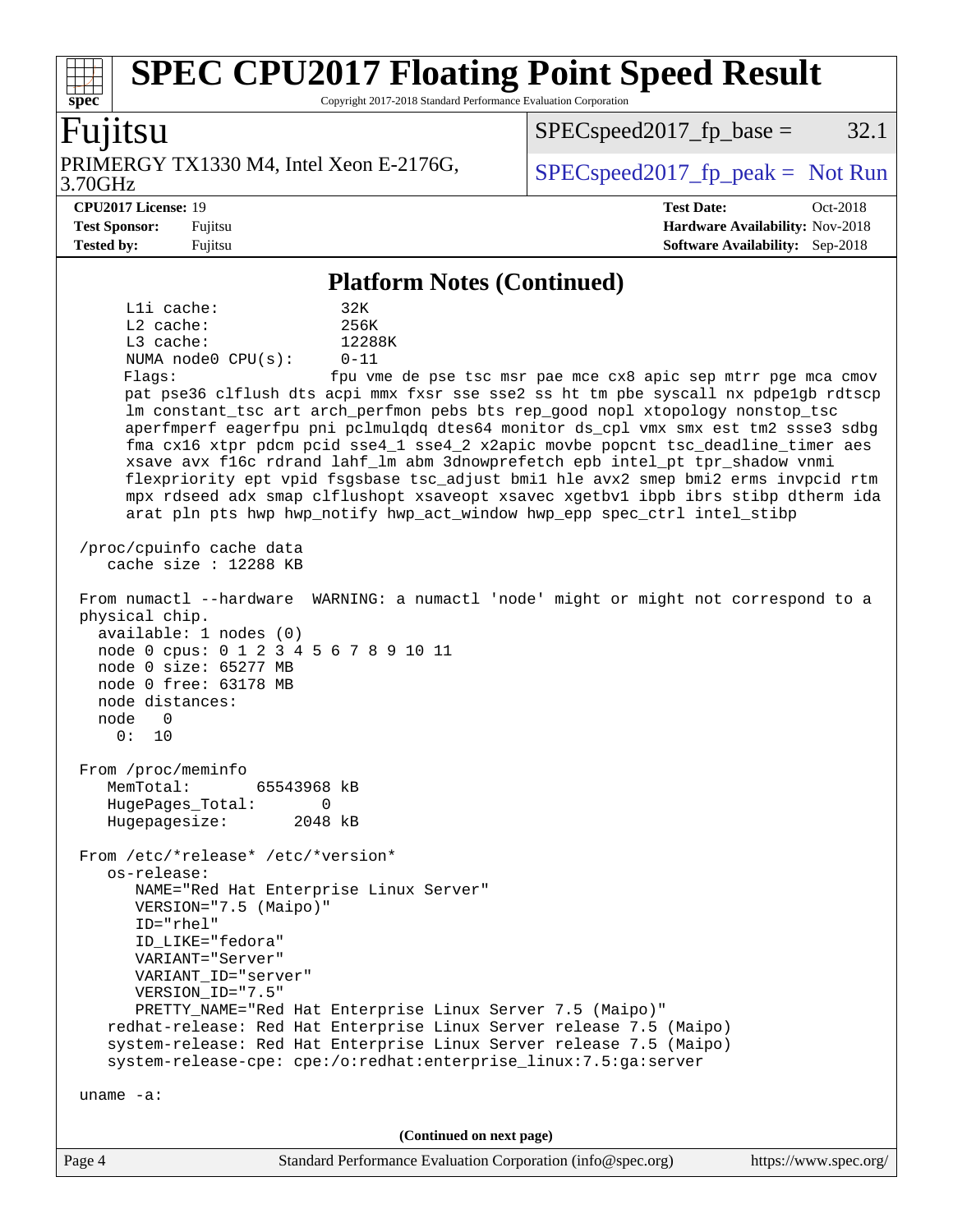Copyright 2017-2018 Standard Performance Evaluation Corporation

### Fujitsu

3.70GHz PRIMERGY TX1330 M4, Intel Xeon E-2176G,  $\vert$  [SPECspeed2017\\_fp\\_peak =](http://www.spec.org/auto/cpu2017/Docs/result-fields.html#SPECspeed2017fppeak) Not Run

 $SPEC speed2017_fp\_base = 32.1$ 

**[spec](http://www.spec.org/)**

**[CPU2017 License:](http://www.spec.org/auto/cpu2017/Docs/result-fields.html#CPU2017License)** 19 **[Test Date:](http://www.spec.org/auto/cpu2017/Docs/result-fields.html#TestDate)** Oct-2018 **[Test Sponsor:](http://www.spec.org/auto/cpu2017/Docs/result-fields.html#TestSponsor)** Fujitsu **[Hardware Availability:](http://www.spec.org/auto/cpu2017/Docs/result-fields.html#HardwareAvailability)** Nov-2018 **[Tested by:](http://www.spec.org/auto/cpu2017/Docs/result-fields.html#Testedby)** Fujitsu **[Software Availability:](http://www.spec.org/auto/cpu2017/Docs/result-fields.html#SoftwareAvailability)** Sep-2018

### **[Platform Notes \(Continued\)](http://www.spec.org/auto/cpu2017/Docs/result-fields.html#PlatformNotes)**

 Linux localhost.localdomain 3.10.0-862.el7.x86\_64 #1 SMP Wed Mar 21 18:14:51 EDT 2018 x86\_64 x86\_64 x86\_64 GNU/Linux

run-level 3 Oct 29 13:52

 SPEC is set to: /home/Benchmark/speccpu2017-ic19 Filesystem Type Size Used Avail Use% Mounted on /dev/mapper/rhel-home xfs 150G 33G 118G 22% /home

 Additional information from dmidecode follows. WARNING: Use caution when you interpret this section. The 'dmidecode' program reads system data which is "intended to allow hardware to be accurately determined", but the intent may not be met, as there are frequent changes to hardware, firmware, and the "DMTF SMBIOS" standard.

 BIOS FUJITSU // American Megatrends Inc. V5.0.0.13 R1.0.0 for D3673-A1x 09/14/2018 Memory:

4x SK Hynix HMA82GU7CJR8N-VK 16 GB 2 rank 2667

(End of data from sysinfo program)

### **[Compiler Version Notes](http://www.spec.org/auto/cpu2017/Docs/result-fields.html#CompilerVersionNotes)**

| 619.1bm_s(base) 638.imagick_s(base) 644.nab_s(base)<br>CC                                                                                                               |
|-------------------------------------------------------------------------------------------------------------------------------------------------------------------------|
| icc (ICC) 19.0.0.117 20180804<br>Copyright (C) 1985-2018 Intel Corporation. All rights reserved.                                                                        |
| FC 607.cactuBSSN_s(base)                                                                                                                                                |
| icpc (ICC) 19.0.0.117 20180804<br>Copyright (C) 1985-2018 Intel Corporation. All rights reserved.<br>icc (ICC) 19.0.0.117 20180804                                      |
| Copyright (C) 1985-2018 Intel Corporation. All rights reserved.<br>ifort (IFORT) 19.0.0.117 20180804<br>Copyright (C) 1985-2018 Intel Corporation. All rights reserved. |
|                                                                                                                                                                         |
| 603.bwaves $s(base)$ 649.fotonik3d $s(base)$ 654.roms $s(base)$<br>FC                                                                                                   |
| ifort (IFORT) 19.0.0.117 20180804<br>Copyright (C) 1985-2018 Intel Corporation. All rights reserved.                                                                    |
| (Continued on next page)                                                                                                                                                |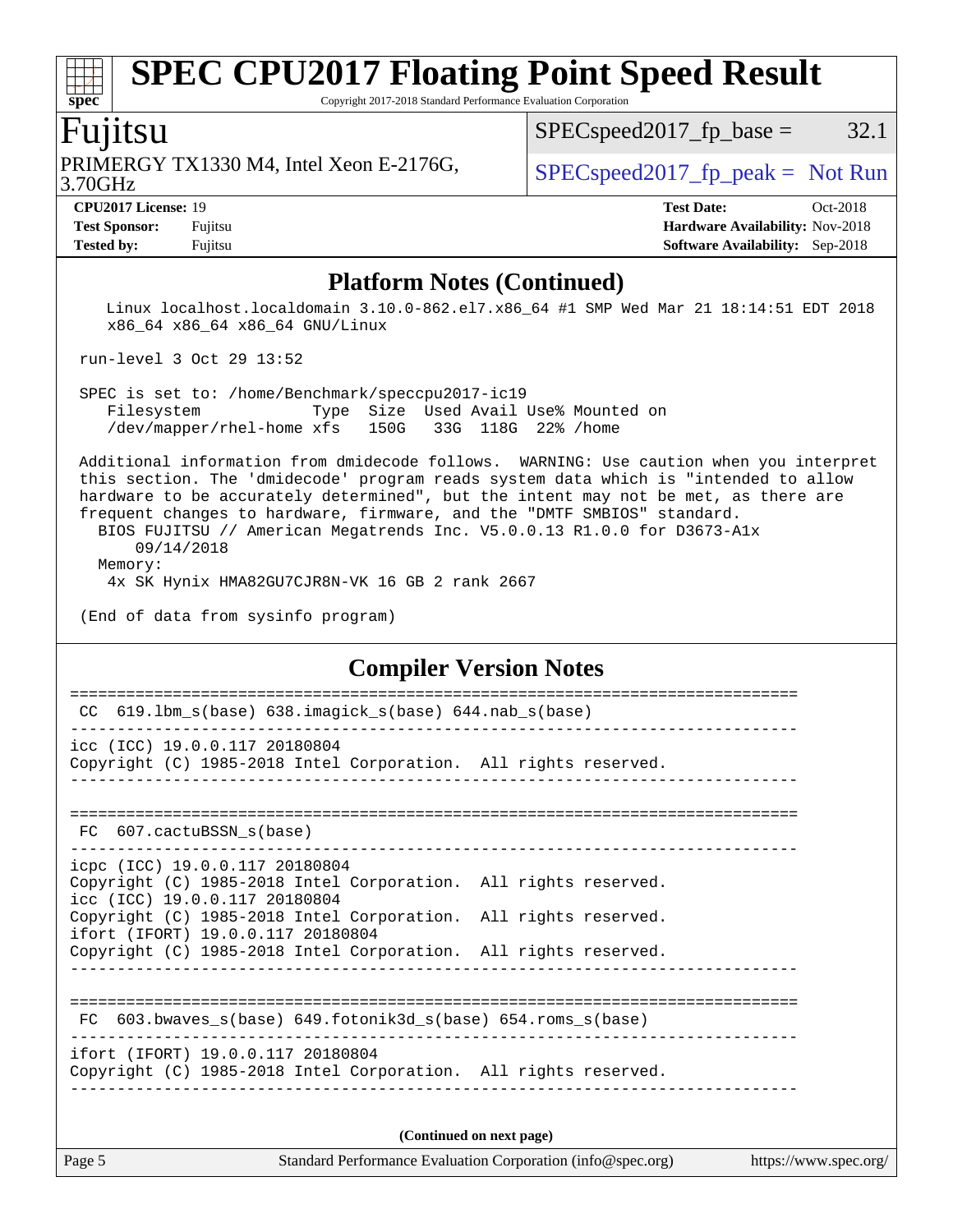Copyright 2017-2018 Standard Performance Evaluation Corporation

### Fujitsu

PRIMERGY TX1330 M4, Intel Xeon E-2176G,  $\vert$  [SPECspeed2017\\_fp\\_peak =](http://www.spec.org/auto/cpu2017/Docs/result-fields.html#SPECspeed2017fppeak) Not Run

 $SPEC speed2017_f p\_base = 32.1$ 

3.70GHz

**[spec](http://www.spec.org/)**

**[CPU2017 License:](http://www.spec.org/auto/cpu2017/Docs/result-fields.html#CPU2017License)** 19 **[Test Date:](http://www.spec.org/auto/cpu2017/Docs/result-fields.html#TestDate)** Oct-2018 **[Test Sponsor:](http://www.spec.org/auto/cpu2017/Docs/result-fields.html#TestSponsor)** Fujitsu **[Hardware Availability:](http://www.spec.org/auto/cpu2017/Docs/result-fields.html#HardwareAvailability)** Nov-2018 **[Tested by:](http://www.spec.org/auto/cpu2017/Docs/result-fields.html#Testedby)** Fujitsu **[Software Availability:](http://www.spec.org/auto/cpu2017/Docs/result-fields.html#SoftwareAvailability)** Sep-2018

### **[Compiler Version Notes \(Continued\)](http://www.spec.org/auto/cpu2017/Docs/result-fields.html#CompilerVersionNotes)**

==============================================================================

 CC 621.wrf\_s(base) 627.cam4\_s(base) 628.pop2\_s(base) ------------------------------------------------------------------------------

ifort (IFORT) 19.0.0.117 20180804

Copyright (C) 1985-2018 Intel Corporation. All rights reserved. icc (ICC) 19.0.0.117 20180804

Copyright (C) 1985-2018 Intel Corporation. All rights reserved.

------------------------------------------------------------------------------

### **[Base Compiler Invocation](http://www.spec.org/auto/cpu2017/Docs/result-fields.html#BaseCompilerInvocation)**

[C benchmarks](http://www.spec.org/auto/cpu2017/Docs/result-fields.html#Cbenchmarks):  $icc - m64 - std = c11$ 

[Fortran benchmarks](http://www.spec.org/auto/cpu2017/Docs/result-fields.html#Fortranbenchmarks): [ifort -m64](http://www.spec.org/cpu2017/results/res2018q4/cpu2017-20181113-09800.flags.html#user_FCbase_intel_ifort_64bit_24f2bb282fbaeffd6157abe4f878425411749daecae9a33200eee2bee2fe76f3b89351d69a8130dd5949958ce389cf37ff59a95e7a40d588e8d3a57e0c3fd751)

[Benchmarks using both Fortran and C](http://www.spec.org/auto/cpu2017/Docs/result-fields.html#BenchmarksusingbothFortranandC): [ifort -m64](http://www.spec.org/cpu2017/results/res2018q4/cpu2017-20181113-09800.flags.html#user_CC_FCbase_intel_ifort_64bit_24f2bb282fbaeffd6157abe4f878425411749daecae9a33200eee2bee2fe76f3b89351d69a8130dd5949958ce389cf37ff59a95e7a40d588e8d3a57e0c3fd751) [icc -m64 -std=c11](http://www.spec.org/cpu2017/results/res2018q4/cpu2017-20181113-09800.flags.html#user_CC_FCbase_intel_icc_64bit_c11_33ee0cdaae7deeeab2a9725423ba97205ce30f63b9926c2519791662299b76a0318f32ddfffdc46587804de3178b4f9328c46fa7c2b0cd779d7a61945c91cd35)

[Benchmarks using Fortran, C, and C++:](http://www.spec.org/auto/cpu2017/Docs/result-fields.html#BenchmarksusingFortranCandCXX) [icpc -m64](http://www.spec.org/cpu2017/results/res2018q4/cpu2017-20181113-09800.flags.html#user_CC_CXX_FCbase_intel_icpc_64bit_4ecb2543ae3f1412ef961e0650ca070fec7b7afdcd6ed48761b84423119d1bf6bdf5cad15b44d48e7256388bc77273b966e5eb805aefd121eb22e9299b2ec9d9) [icc -m64 -std=c11](http://www.spec.org/cpu2017/results/res2018q4/cpu2017-20181113-09800.flags.html#user_CC_CXX_FCbase_intel_icc_64bit_c11_33ee0cdaae7deeeab2a9725423ba97205ce30f63b9926c2519791662299b76a0318f32ddfffdc46587804de3178b4f9328c46fa7c2b0cd779d7a61945c91cd35) [ifort -m64](http://www.spec.org/cpu2017/results/res2018q4/cpu2017-20181113-09800.flags.html#user_CC_CXX_FCbase_intel_ifort_64bit_24f2bb282fbaeffd6157abe4f878425411749daecae9a33200eee2bee2fe76f3b89351d69a8130dd5949958ce389cf37ff59a95e7a40d588e8d3a57e0c3fd751)

### **[Base Portability Flags](http://www.spec.org/auto/cpu2017/Docs/result-fields.html#BasePortabilityFlags)**

 603.bwaves\_s: [-DSPEC\\_LP64](http://www.spec.org/cpu2017/results/res2018q4/cpu2017-20181113-09800.flags.html#suite_basePORTABILITY603_bwaves_s_DSPEC_LP64) 607.cactuBSSN\_s: [-DSPEC\\_LP64](http://www.spec.org/cpu2017/results/res2018q4/cpu2017-20181113-09800.flags.html#suite_basePORTABILITY607_cactuBSSN_s_DSPEC_LP64) 619.lbm\_s: [-DSPEC\\_LP64](http://www.spec.org/cpu2017/results/res2018q4/cpu2017-20181113-09800.flags.html#suite_basePORTABILITY619_lbm_s_DSPEC_LP64) 621.wrf\_s: [-DSPEC\\_LP64](http://www.spec.org/cpu2017/results/res2018q4/cpu2017-20181113-09800.flags.html#suite_basePORTABILITY621_wrf_s_DSPEC_LP64) [-DSPEC\\_CASE\\_FLAG](http://www.spec.org/cpu2017/results/res2018q4/cpu2017-20181113-09800.flags.html#b621.wrf_s_baseCPORTABILITY_DSPEC_CASE_FLAG) [-convert big\\_endian](http://www.spec.org/cpu2017/results/res2018q4/cpu2017-20181113-09800.flags.html#user_baseFPORTABILITY621_wrf_s_convert_big_endian_c3194028bc08c63ac5d04de18c48ce6d347e4e562e8892b8bdbdc0214820426deb8554edfa529a3fb25a586e65a3d812c835984020483e7e73212c4d31a38223) 627.cam4\_s: [-DSPEC\\_LP64](http://www.spec.org/cpu2017/results/res2018q4/cpu2017-20181113-09800.flags.html#suite_basePORTABILITY627_cam4_s_DSPEC_LP64) [-DSPEC\\_CASE\\_FLAG](http://www.spec.org/cpu2017/results/res2018q4/cpu2017-20181113-09800.flags.html#b627.cam4_s_baseCPORTABILITY_DSPEC_CASE_FLAG) 628.pop2\_s: [-DSPEC\\_LP64](http://www.spec.org/cpu2017/results/res2018q4/cpu2017-20181113-09800.flags.html#suite_basePORTABILITY628_pop2_s_DSPEC_LP64) [-DSPEC\\_CASE\\_FLAG](http://www.spec.org/cpu2017/results/res2018q4/cpu2017-20181113-09800.flags.html#b628.pop2_s_baseCPORTABILITY_DSPEC_CASE_FLAG) [-convert big\\_endian](http://www.spec.org/cpu2017/results/res2018q4/cpu2017-20181113-09800.flags.html#user_baseFPORTABILITY628_pop2_s_convert_big_endian_c3194028bc08c63ac5d04de18c48ce6d347e4e562e8892b8bdbdc0214820426deb8554edfa529a3fb25a586e65a3d812c835984020483e7e73212c4d31a38223) [-assume byterecl](http://www.spec.org/cpu2017/results/res2018q4/cpu2017-20181113-09800.flags.html#user_baseFPORTABILITY628_pop2_s_assume_byterecl_7e47d18b9513cf18525430bbf0f2177aa9bf368bc7a059c09b2c06a34b53bd3447c950d3f8d6c70e3faf3a05c8557d66a5798b567902e8849adc142926523472) 638.imagick\_s: [-DSPEC\\_LP64](http://www.spec.org/cpu2017/results/res2018q4/cpu2017-20181113-09800.flags.html#suite_basePORTABILITY638_imagick_s_DSPEC_LP64) 644.nab\_s: [-DSPEC\\_LP64](http://www.spec.org/cpu2017/results/res2018q4/cpu2017-20181113-09800.flags.html#suite_basePORTABILITY644_nab_s_DSPEC_LP64) 649.fotonik3d\_s: [-DSPEC\\_LP64](http://www.spec.org/cpu2017/results/res2018q4/cpu2017-20181113-09800.flags.html#suite_basePORTABILITY649_fotonik3d_s_DSPEC_LP64) 654.roms\_s: [-DSPEC\\_LP64](http://www.spec.org/cpu2017/results/res2018q4/cpu2017-20181113-09800.flags.html#suite_basePORTABILITY654_roms_s_DSPEC_LP64)